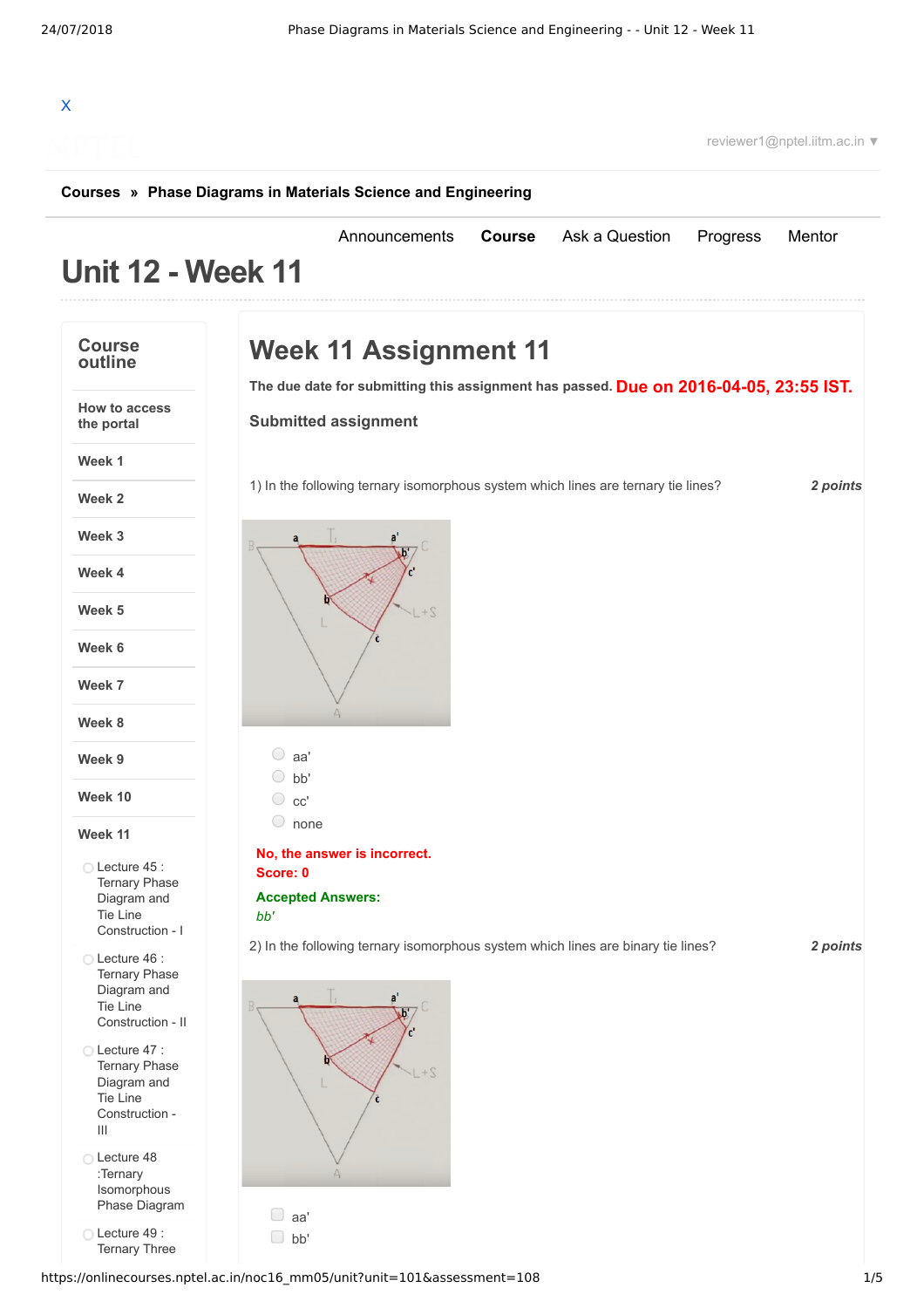|  | 24/07/2018                            | Phase Diagrams in Materials Science and Engineering - - Unit 12 - Week 11                                                                                              |          |
|--|---------------------------------------|------------------------------------------------------------------------------------------------------------------------------------------------------------------------|----------|
|  | Phase Equilibria                      | $\Box$ cc'                                                                                                                                                             |          |
|  | Quiz: Week 11<br>Assignment 11        | $\Box$ none                                                                                                                                                            |          |
|  | Week 12                               | No, the answer is incorrect.<br>Score: 0                                                                                                                               |          |
|  | Week 13                               | <b>Accepted Answers:</b><br>aa'                                                                                                                                        |          |
|  | <b>Assignment</b><br><b>Solutions</b> | cc'<br>3) The statement "In ternary phase diagram, the binary tie line intersect at the corner of the<br>triangle"                                                     | 2 points |
|  |                                       | $\circ$ True                                                                                                                                                           |          |
|  |                                       | $\circ$ False<br>No, the answer is incorrect.                                                                                                                          |          |
|  |                                       | Score: 0                                                                                                                                                               |          |
|  |                                       | <b>Accepted Answers:</b><br><b>True</b>                                                                                                                                |          |
|  |                                       | 4) The statement "In ternary phase diagram, the ternary tie line intersect at the corner of the<br>triangle, when the all three component have some solid solubility." | 2 points |
|  |                                       | $\circ$ True                                                                                                                                                           |          |
|  |                                       | $\circ$ False                                                                                                                                                          |          |
|  |                                       | No, the answer is incorrect.<br>Score: 0                                                                                                                               |          |
|  |                                       | <b>Accepted Answers:</b><br>False                                                                                                                                      |          |
|  |                                       | 5) Choose the correct match.                                                                                                                                           | 2 points |
|  |                                       | $\Box$ Vertical section-Isopleths<br>Horizontal section-Isotherms<br>$\Box$<br>$\Box$<br>Vertical section- Isotherms<br>Horizontal section- Isopleths                  |          |
|  |                                       | No, the answer is incorrect.<br>Score: 0                                                                                                                               |          |
|  |                                       | <b>Accepted Answers:</b><br>Vertical section-Isopleths<br><b>Horizontal section-Isotherms</b>                                                                          |          |
|  |                                       | 6) Find out the composition at point P. where one part of S mix with 3 parts of L.                                                                                     | 2 points |
|  |                                       |                                                                                                                                                                        |          |
|  |                                       | 35%A 40%B 25%C<br>40 %A 35%B 25%C<br>O<br>$\circ$ 40 %A 25%B 35%C<br>25%A 40%B 35%C                                                                                    |          |
|  |                                       | No, the answer is incorrect.                                                                                                                                           |          |

**Score: 0**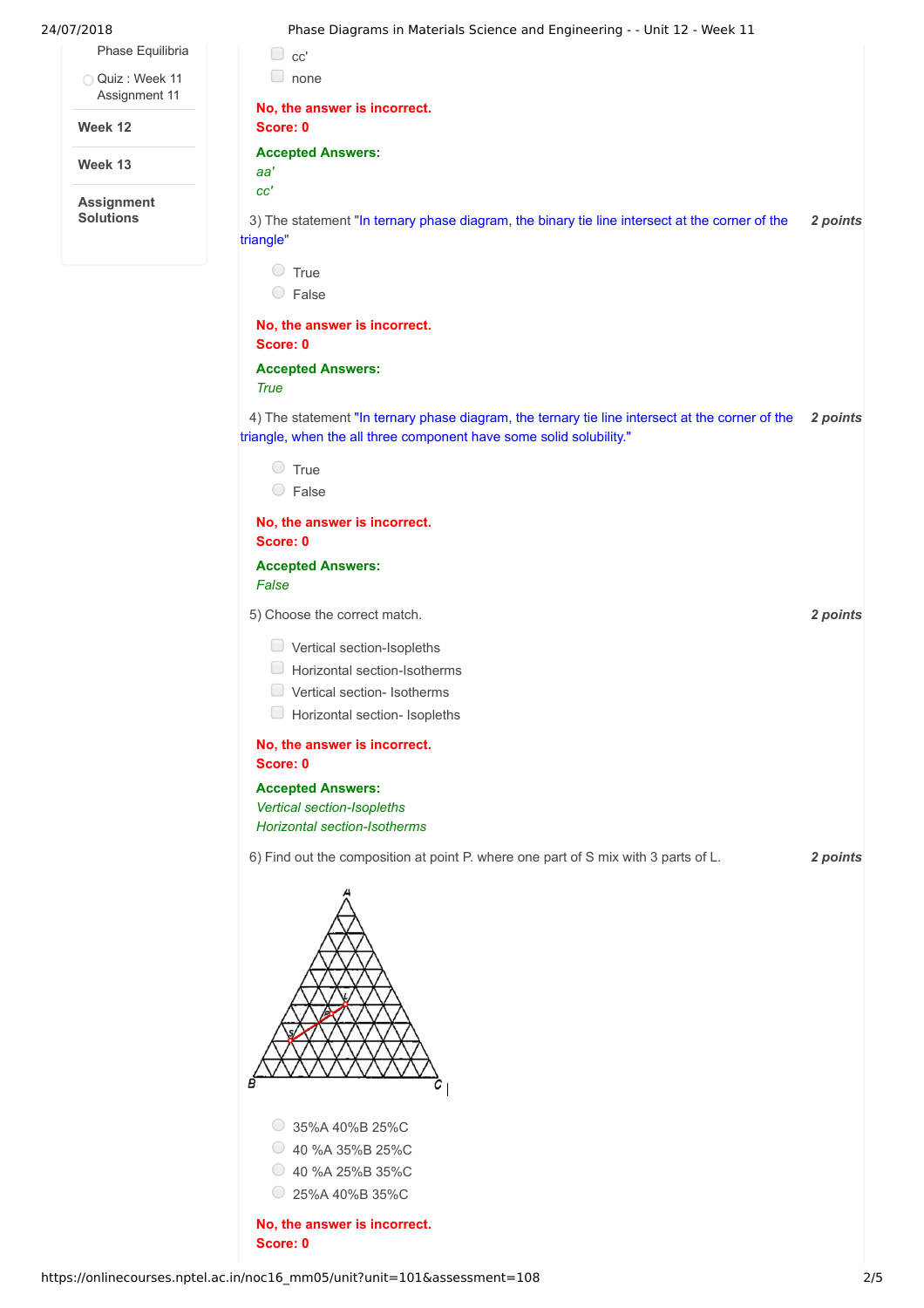24/07/2018 Phase Diagrams in Materials Science and Engineering - - Unit 12 - Week 11

**Accepted Answers:** *35%A 40%B 25%C*

7) *2 points* Calculate the composition at point P.

Where - P is mixture of 2 parts of R, 3 parts of S, 5 parts of L. R = 20%A 70%B 10%C S = 40%A 40%B 20%C  $L = 10%$ A 30%B 60%C "Tie Triangle" В C 21%A 41%B 38%C 41%A 21%B 38%C 21%A 38%B 41%C 38%A 41%B 21%C **No, the answer is incorrect. Score: 0 Accepted Answers:** *21%A 41%B 38%C* 8) *2 points* The following ternary phase diagram showing four solid solution alpha, beta, gamma and delta. Cou[n](https://onlinecourses.nptel.ac.in/noc16_mm05/assets/img/triangle%20phase.png)t the number of two and three phase region. A  $\circ$  5 two phase and 2 three phase  $\bigcirc$  4 two phase and 2 three phase 3 two phase and 3 three phase  $\circ$  6 two phase and 4 three phase **No, the answer is incorrect. Score: 0 Accepted Answers:** *5 two phase and 2 three phase* 9) In the following isomorphous diagram. which microstructure corresponding to solidus? **2 points**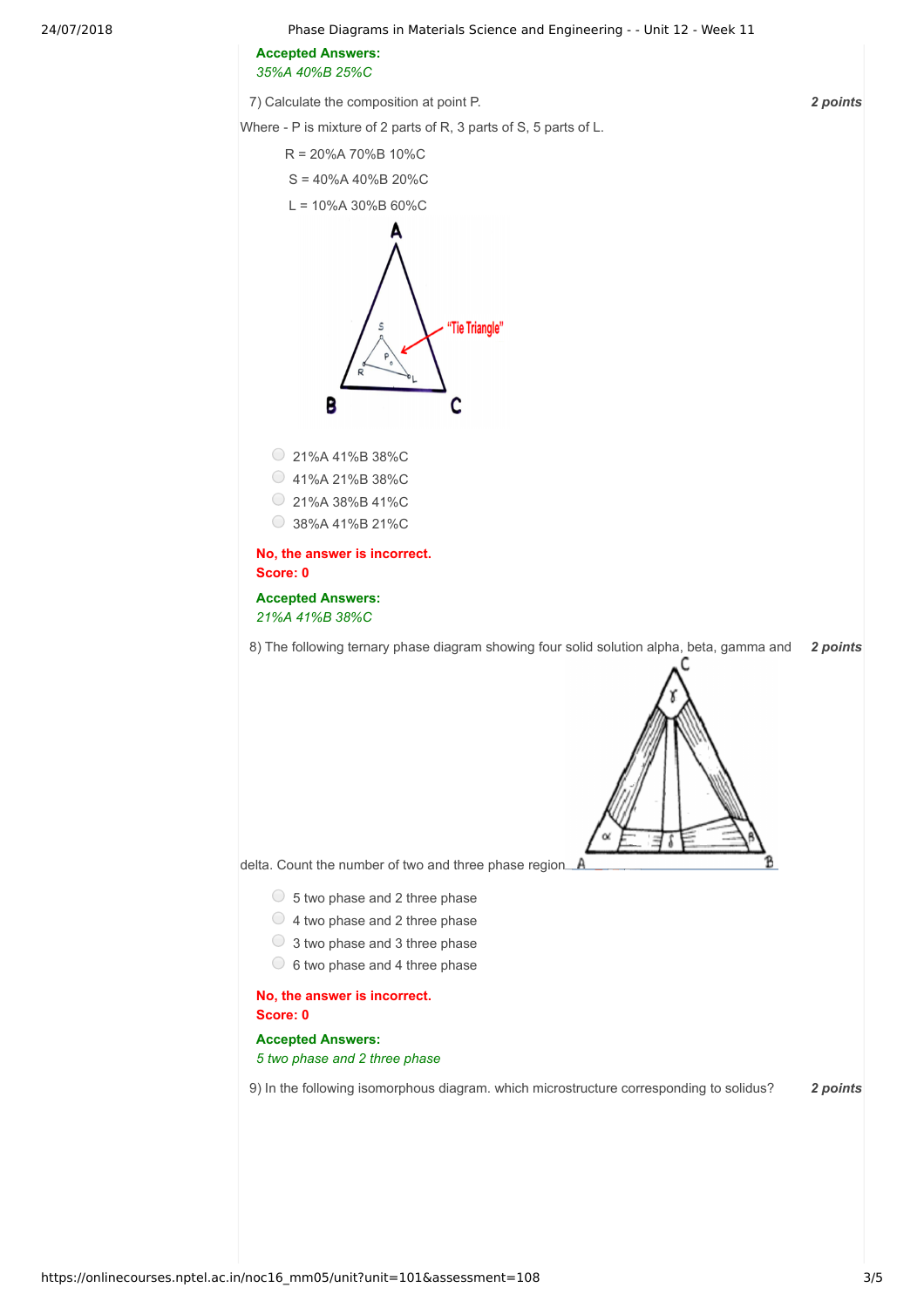

https://onlinecourses.nptel.ac.in/noc16\_mm05/unit?unit=101&assessment=108 4/5